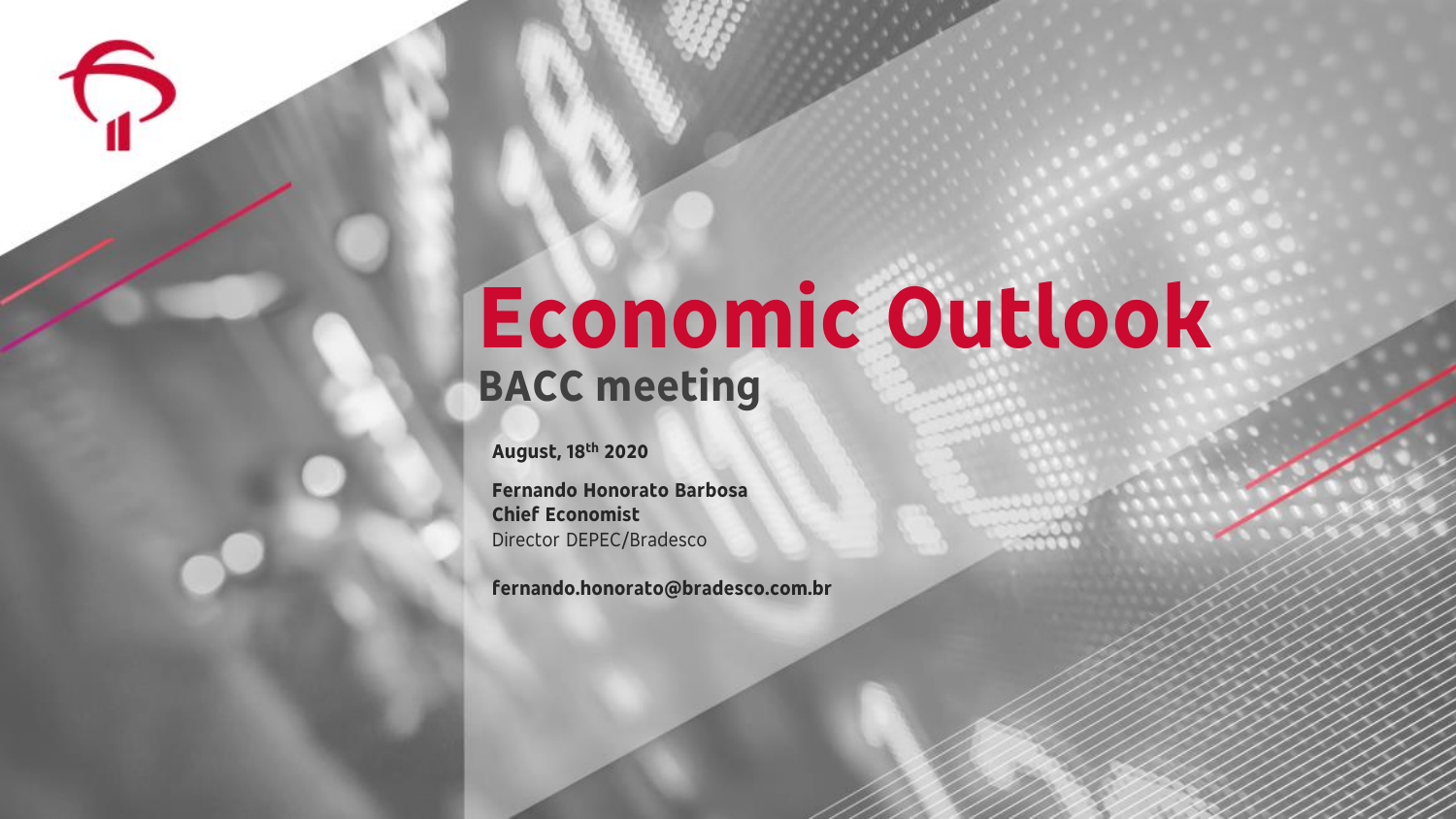

#### CLASSIFIED

This document has been classified by DEPEC and its access is authorized exclusively to the participants of the BACC meeting.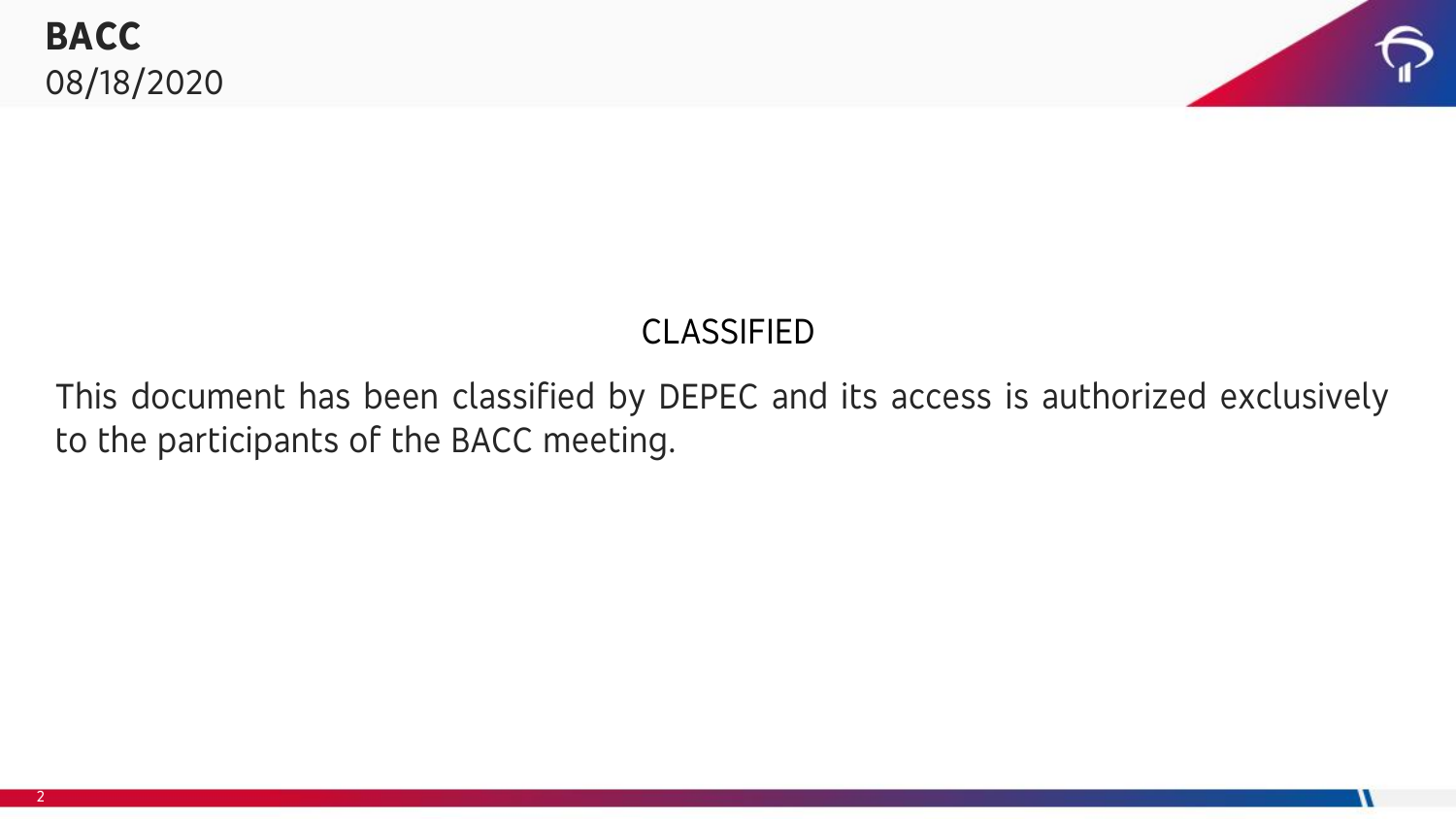

## **Domestic activity is recovering at a surprisingly decent rate on the back of unprecedented stimuli**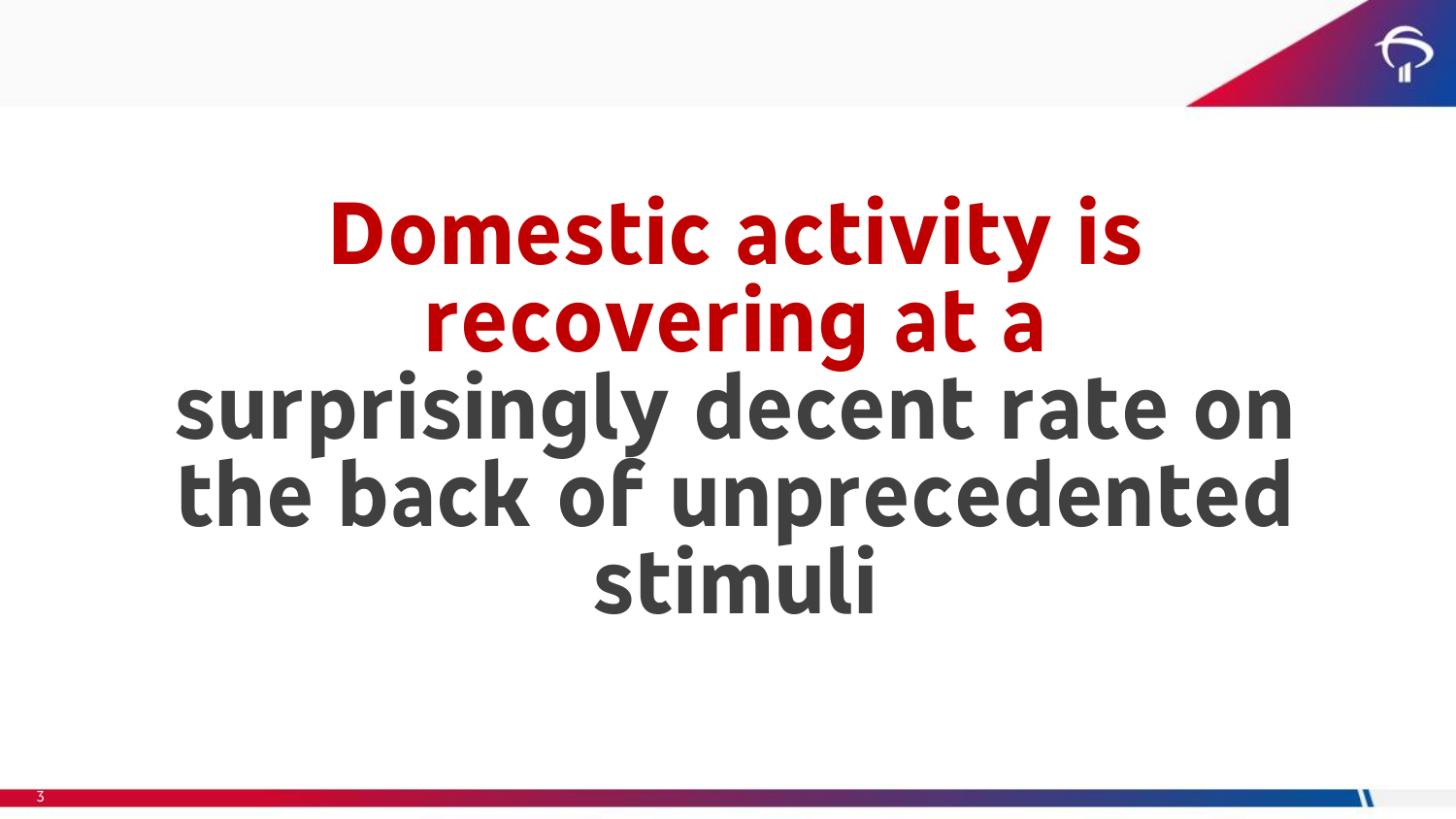#### **COVID-19**  Deaths / mobility



**Source:** Google/mobility, Bloomberg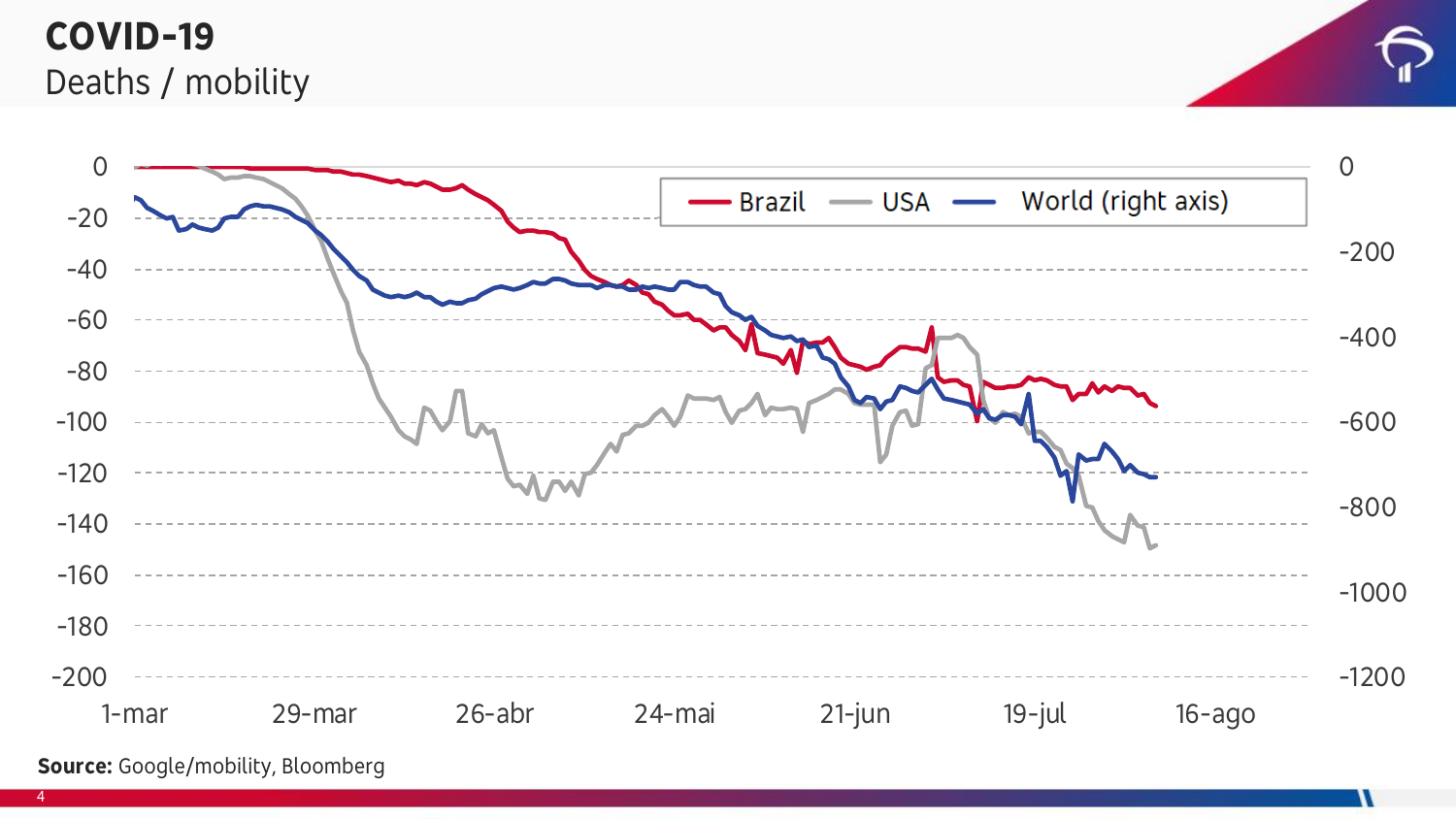#### **REAL INTEREST RATE** Swap pre deflated by IPCA expectation



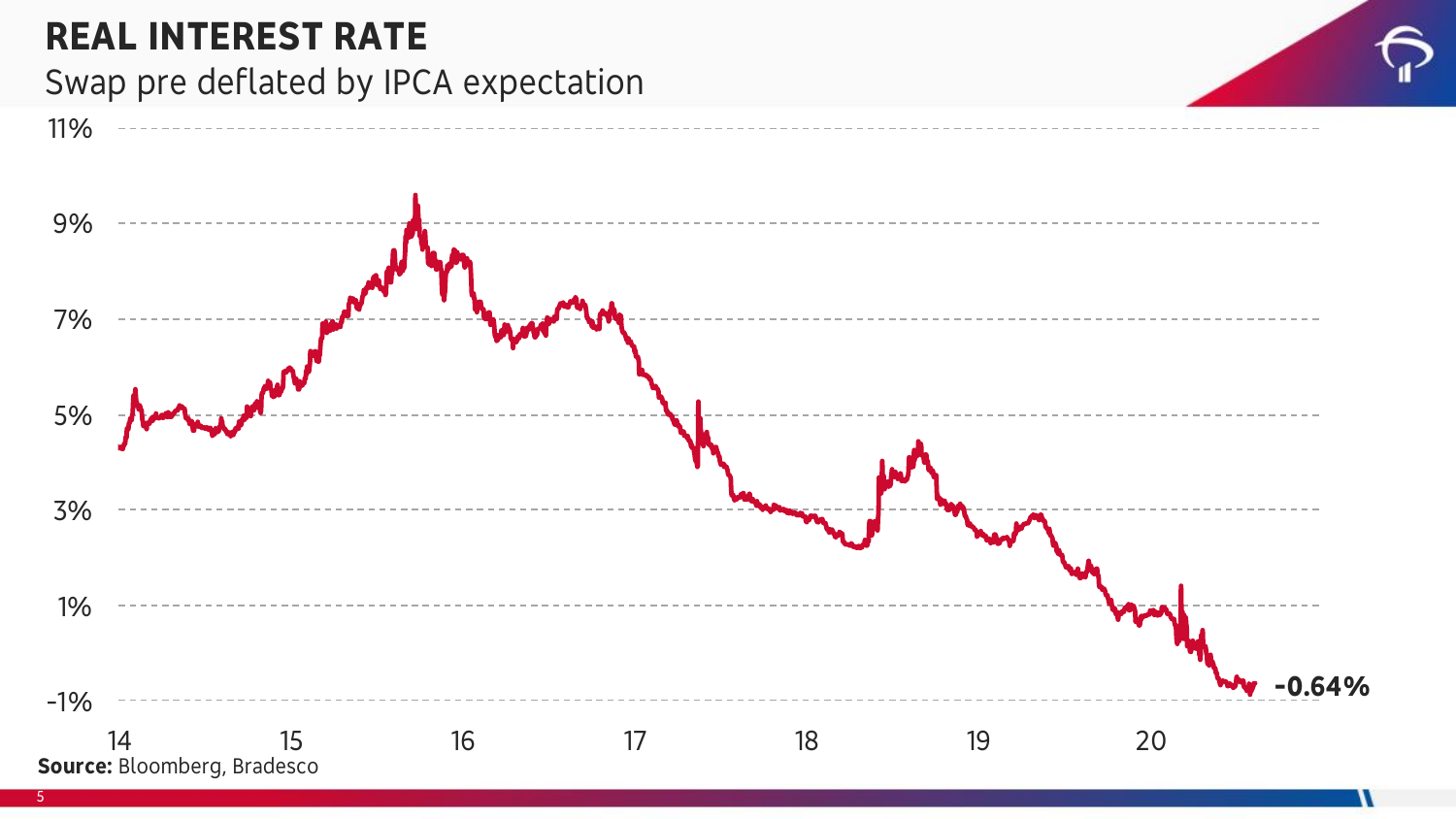#### **CREDIT AND INDUSTRIAL PRODUCTION**

#### **Corporate credit stock** and industrial production (YoY%)



**Source:** Bradesco, BCB – YoY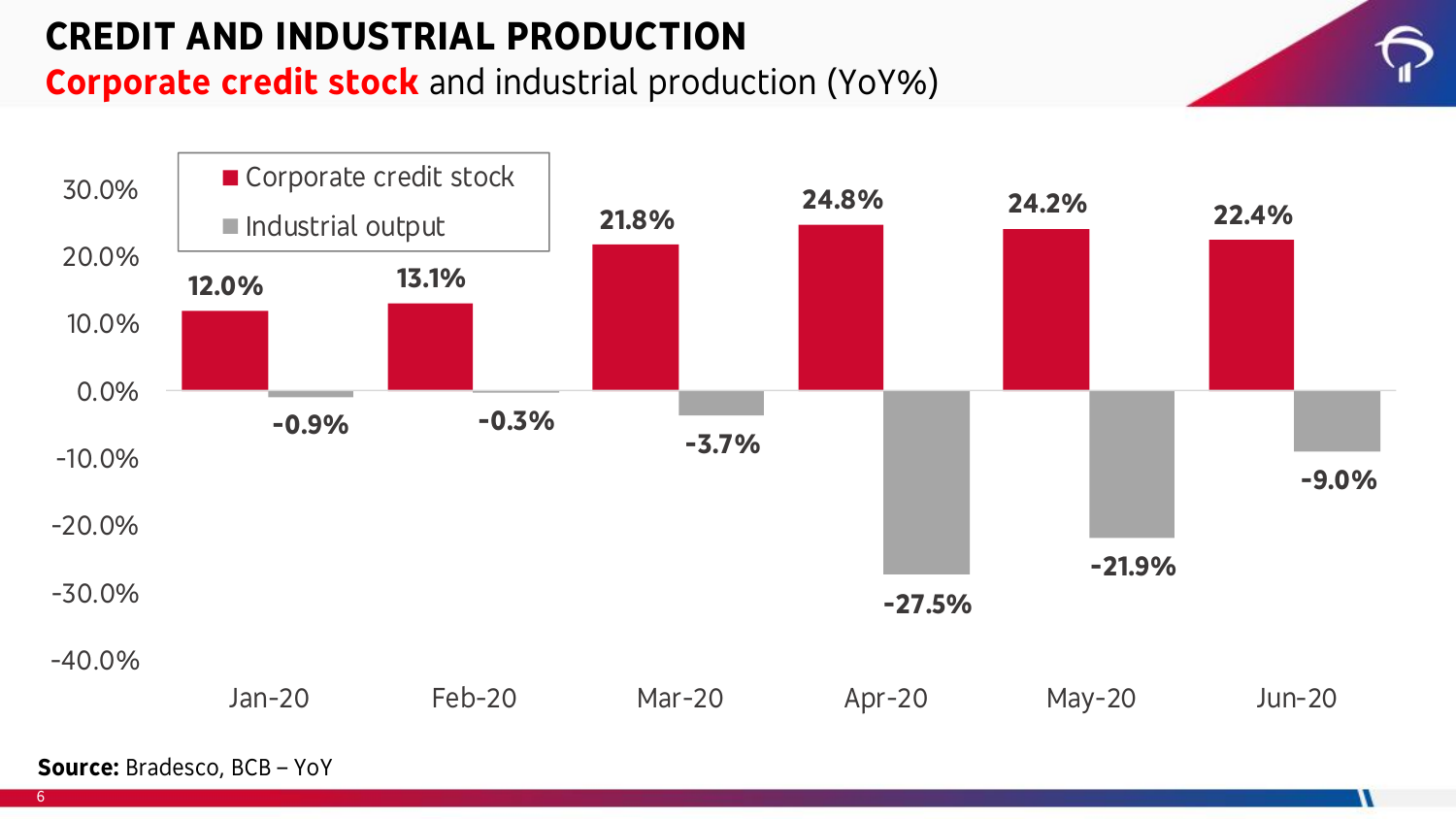#### **CREDIT AND JOBS Credit for families** and job creation (YoY%)



**Source:** Bradesco, BCB, IBGE – YoY

7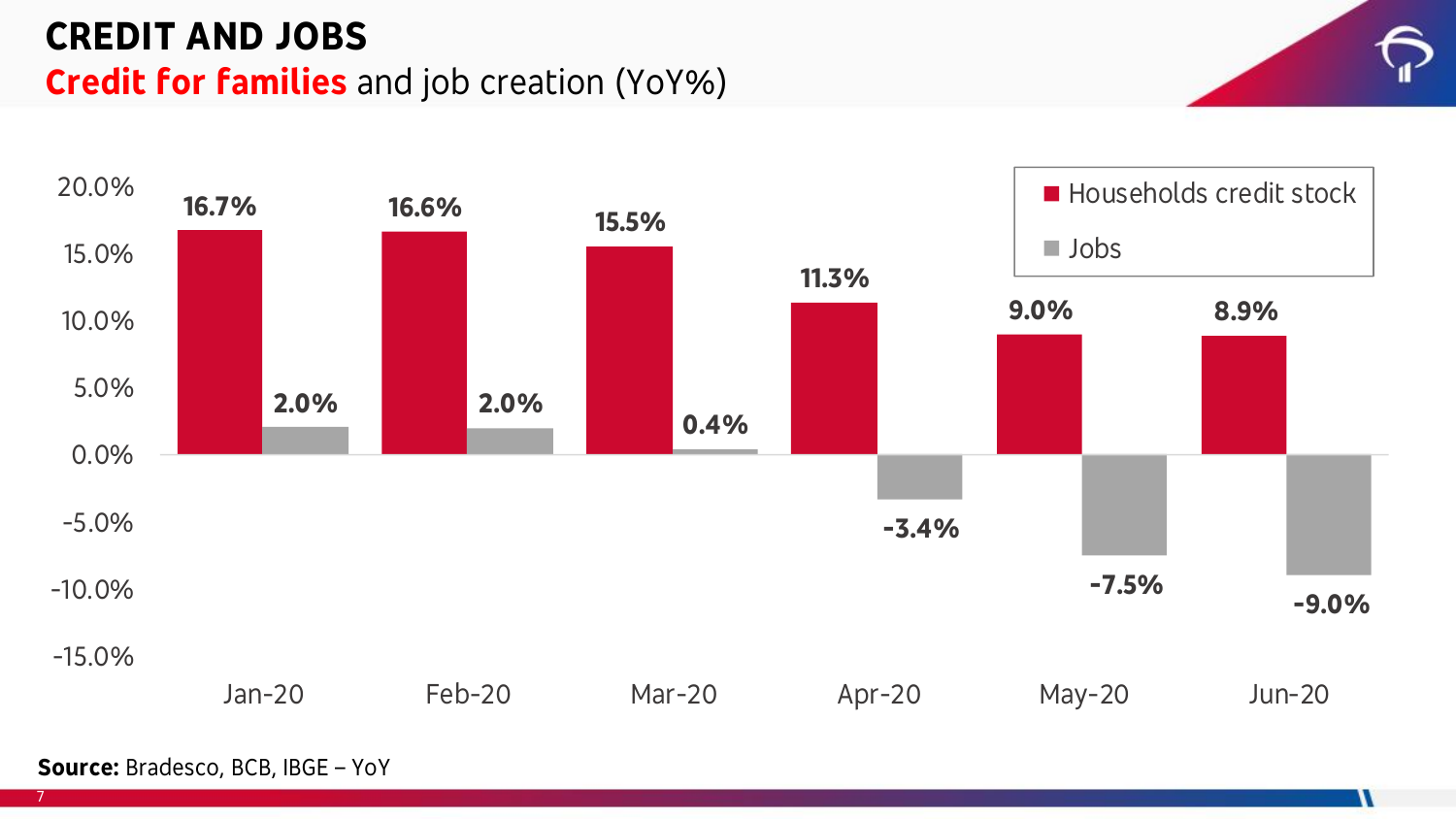#### **EFFECTIVE REAL EXCHANGE RATE BASKET**

Last point = average current value



#### **Source:** Bloomberg, Bradesco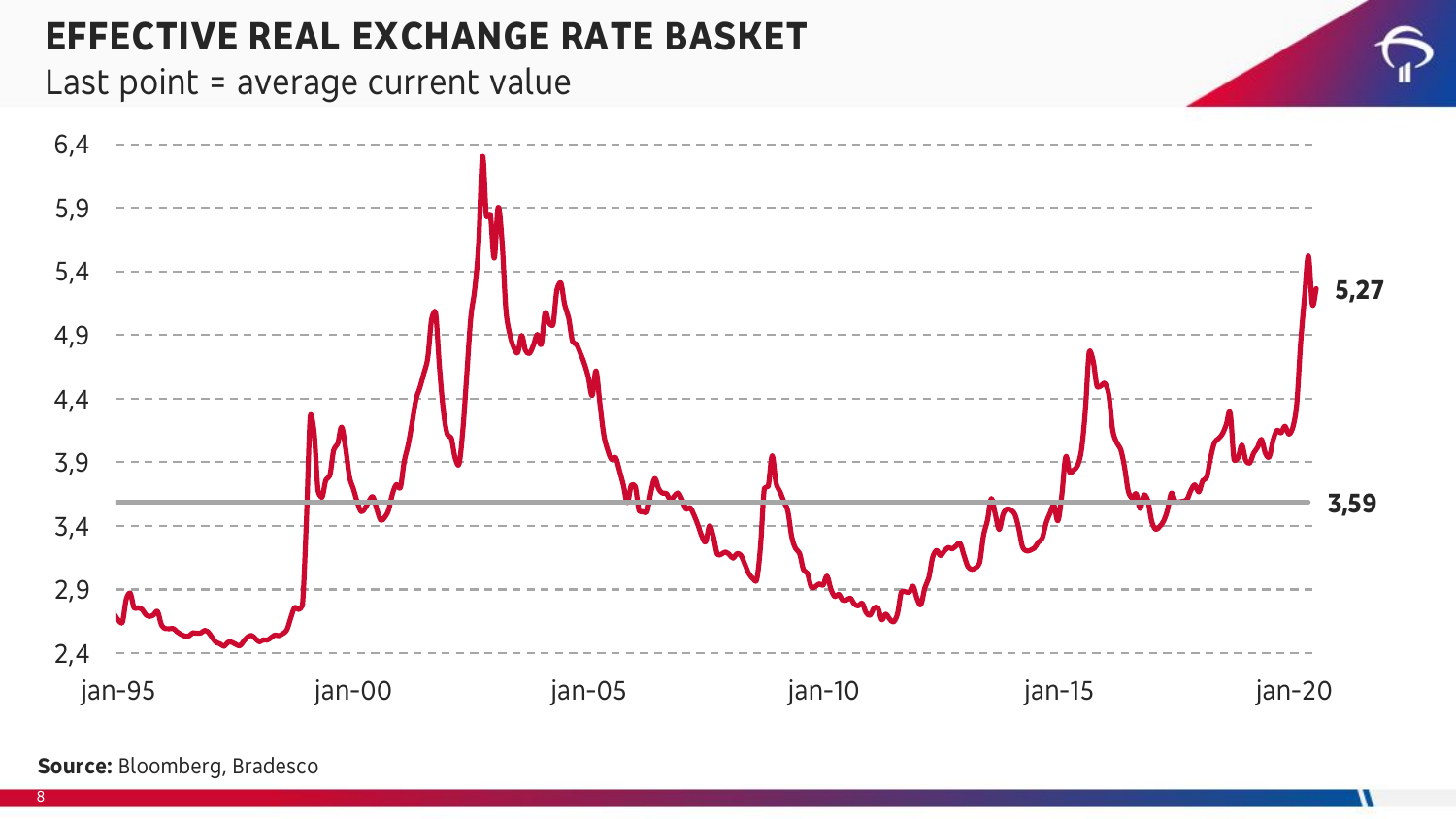### **EXPORTS AND IMPORTS**

#### US\$ millions, daily average



**Source:** MDIC, Bradesco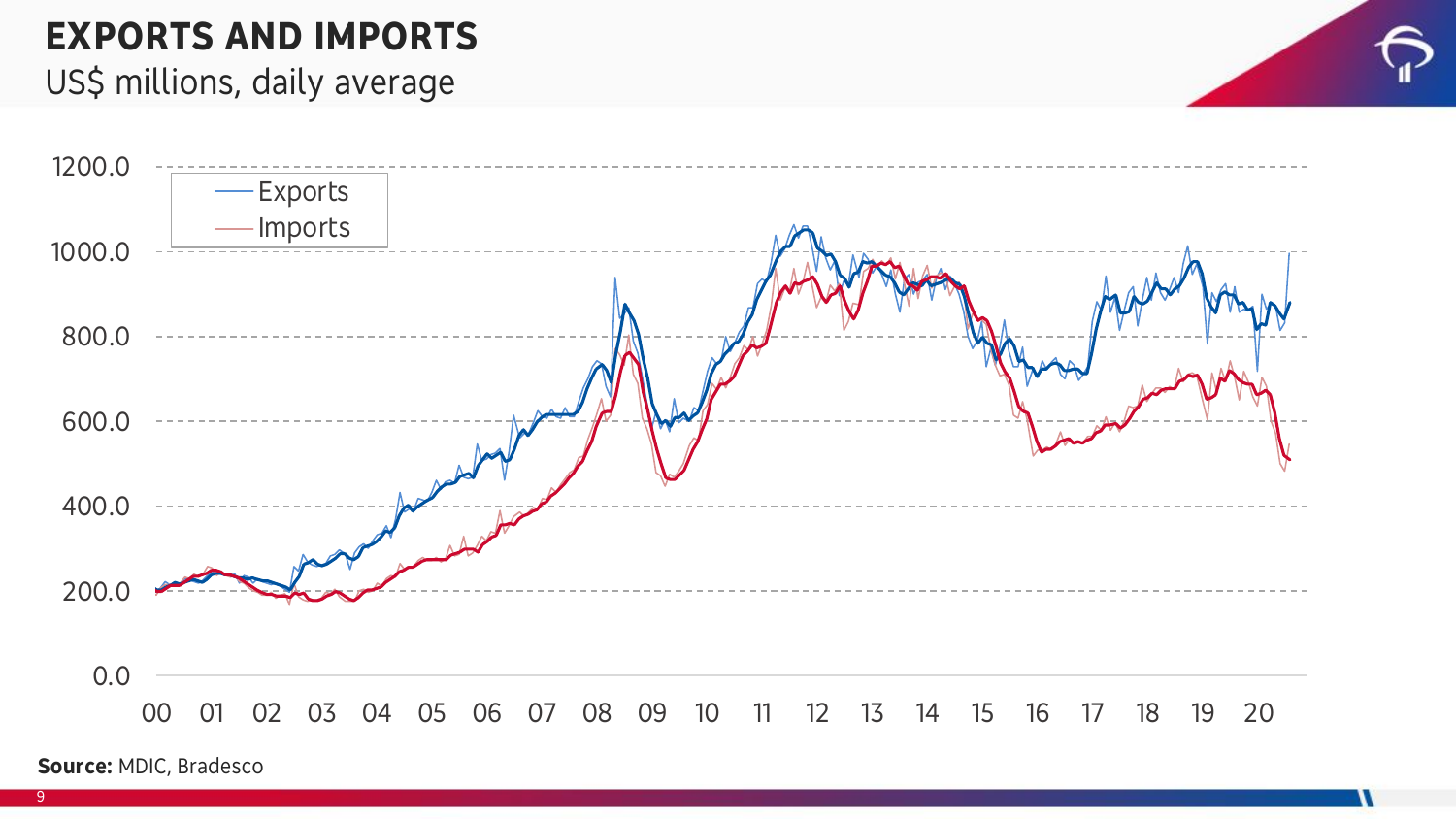## **LABOR INCOME + GOVERNMENT TRANSFERS**



#### Effect of transfers

|           |                                                         | <b>Actual scenario</b> | R\$ 200 extension                                       |                |                                                                           |       |
|-----------|---------------------------------------------------------|------------------------|---------------------------------------------------------|----------------|---------------------------------------------------------------------------|-------|
|           | <b>Labor Income</b><br>before stimuli<br>(BRL billions) | <b>YoY</b> (%)         | <b>Labor Income +</b><br>gov. transf. (BRL<br>billions) | <b>YoY</b> (%) | <b>Labor Income +</b><br>extension of<br>gov. transfers<br>(BRL billions) | YoY   |
| 1Q        | 894                                                     | 5,8%                   | 894                                                     | 5,8%           | 894                                                                       | 5,8%  |
| 2Q        | 798                                                     | $-1,20%$               | 934                                                     | 15,6%          | 934                                                                       | 15,6% |
| <b>3Q</b> | 840                                                     | $-0,10%$               | 972                                                     | 15,7%          | 972                                                                       | 15,7% |
| 4Q        | 898                                                     | 0,0%                   | 900                                                     | 0,3%           | 950                                                                       | 5,8%  |
| 2020      | 3.430                                                   | 1,10%                  | 3.700                                                   | 9,1%           | 3.750                                                                     | 10,6% |

**Source:** IBGE, BCB, Bradesco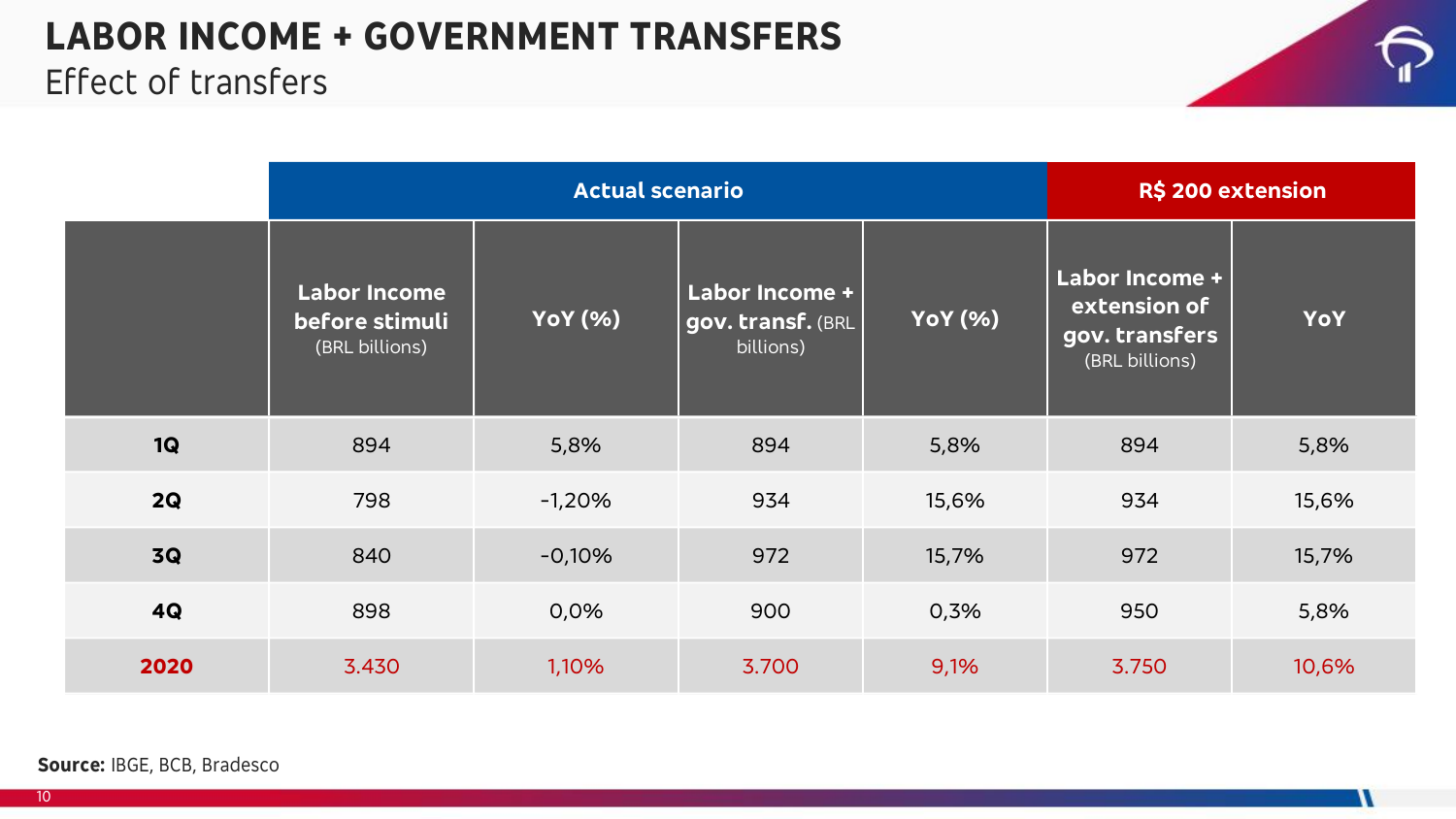#### **RETAIL SALES** Level, in real terms





**Source:** IBGE, Bradesco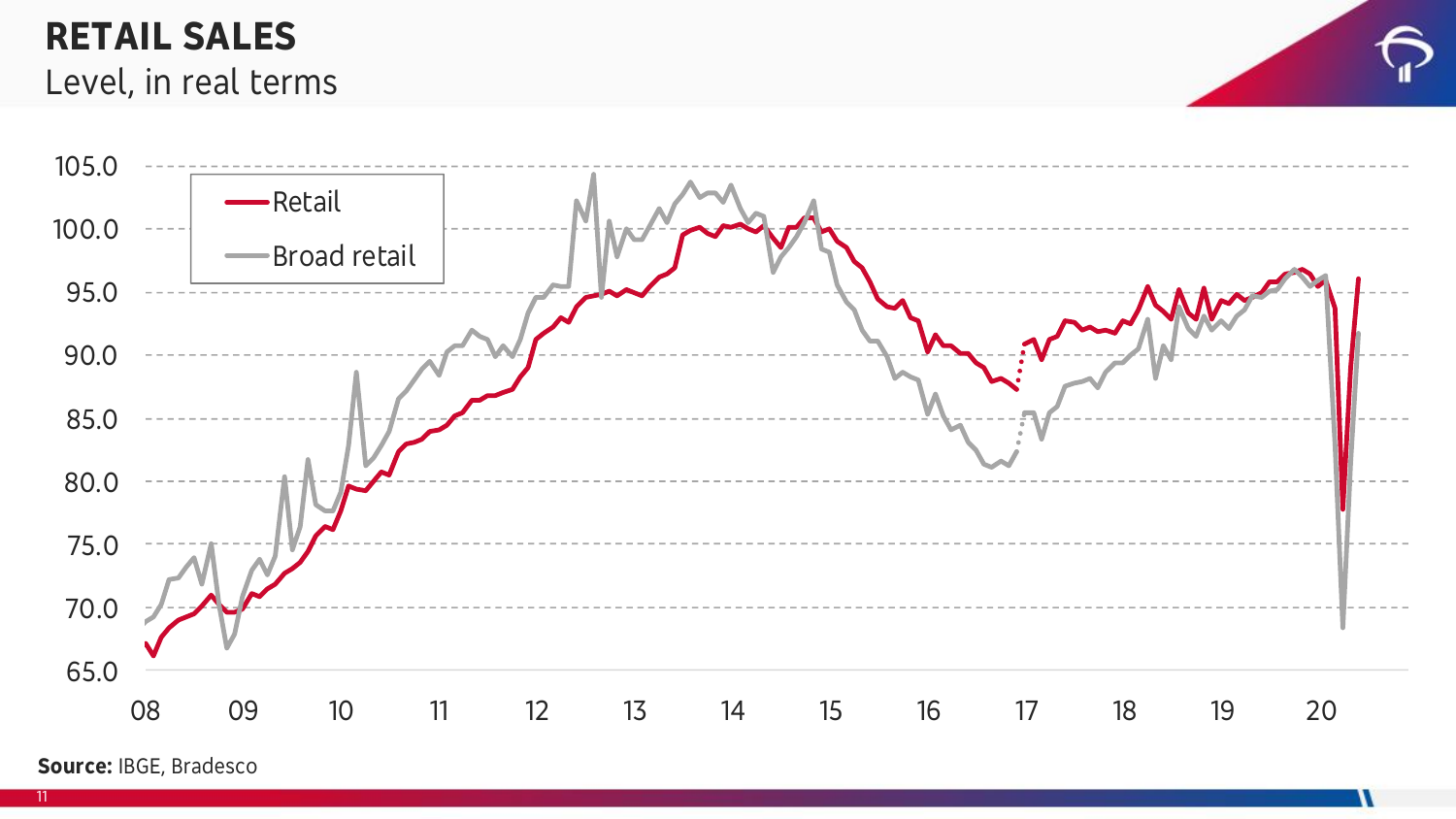#### **MANUFACTURING PMI INDEX**

Level

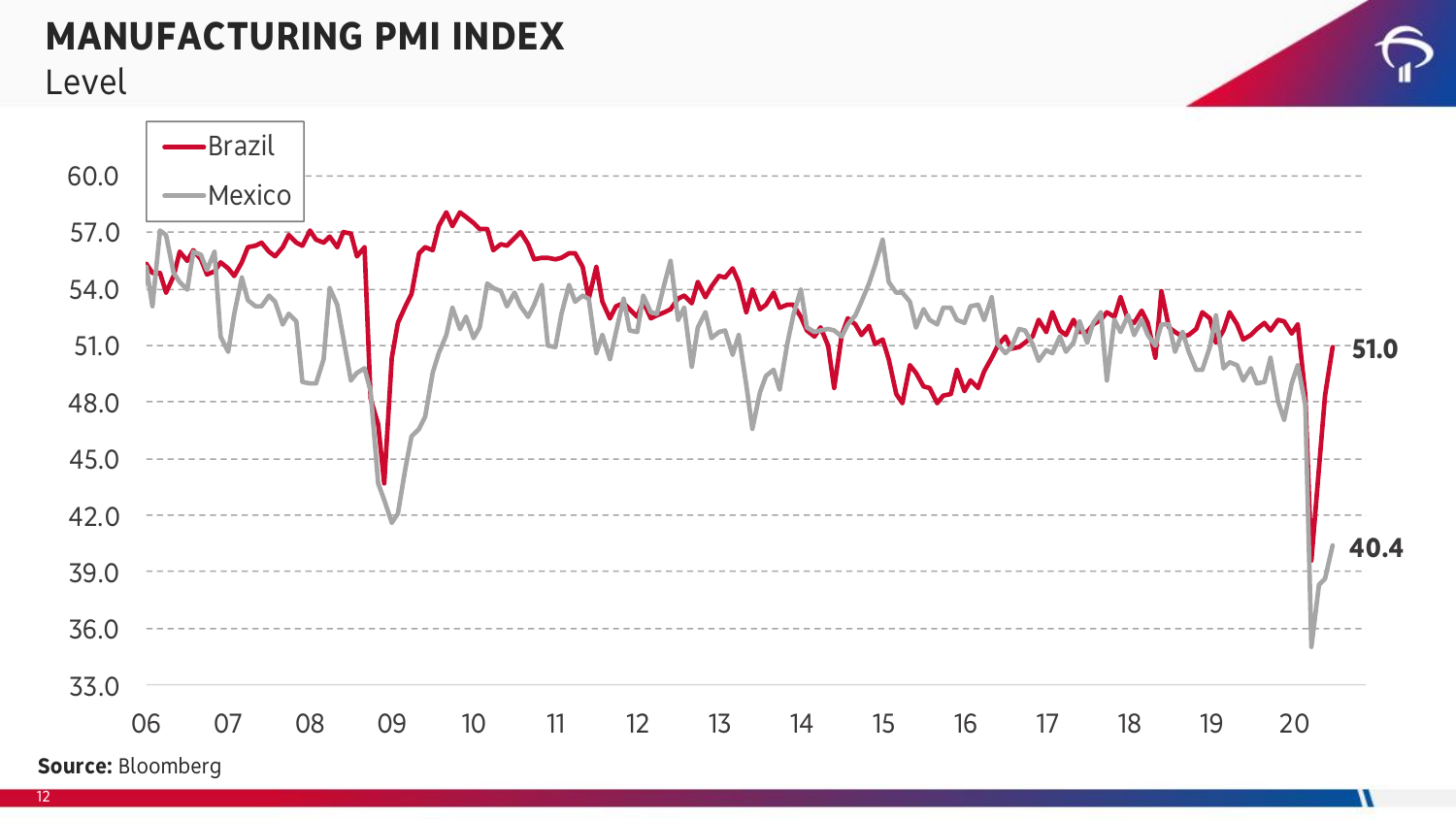

# **Will there be an "income cliff" or rising NPLs when transfers are ceased?**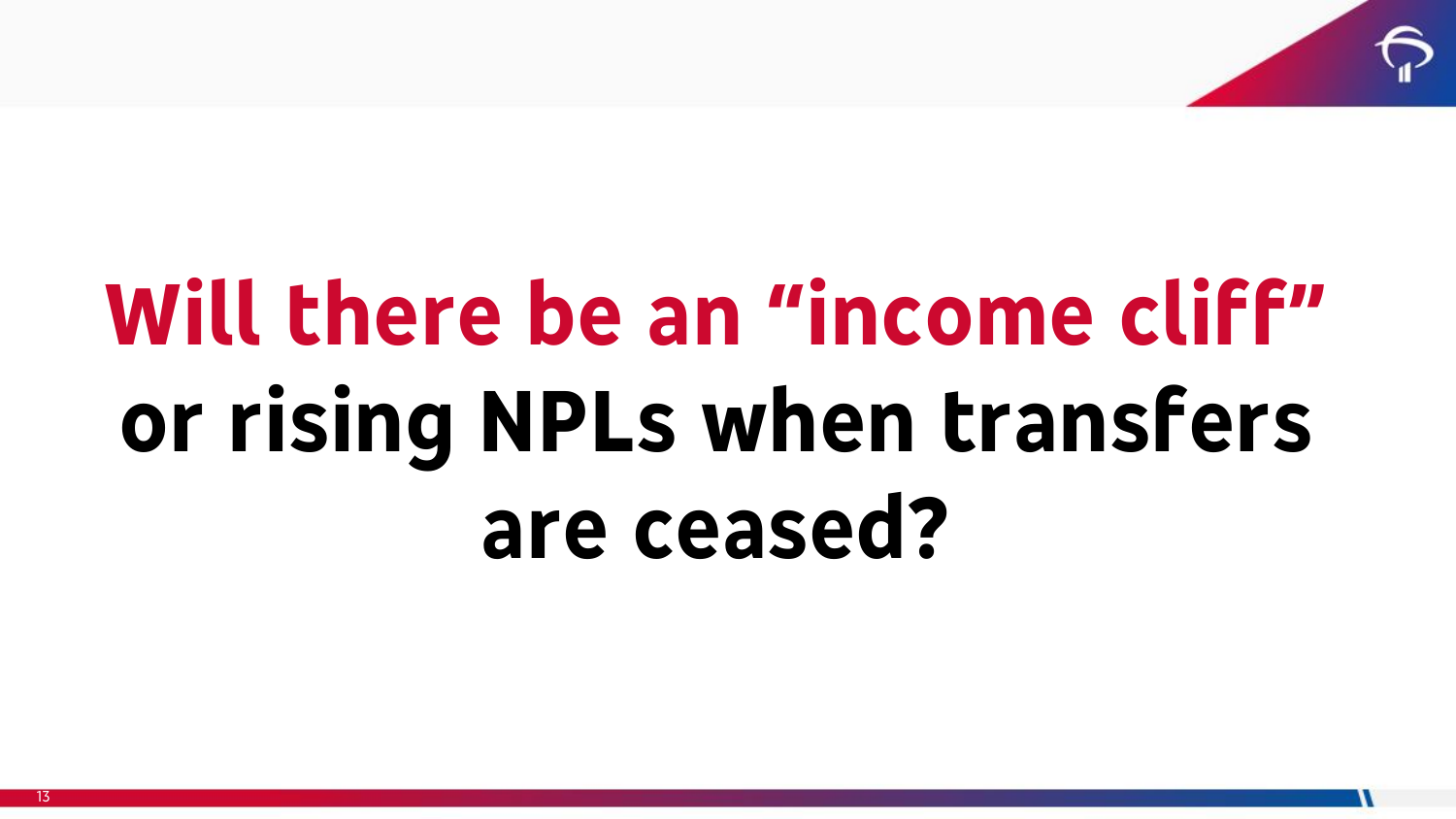#### **CONSUMPTION AND LABOR INCOME**  $\bullet$

#### Retail sales and labor income



**Source:** IBGE, Bradesco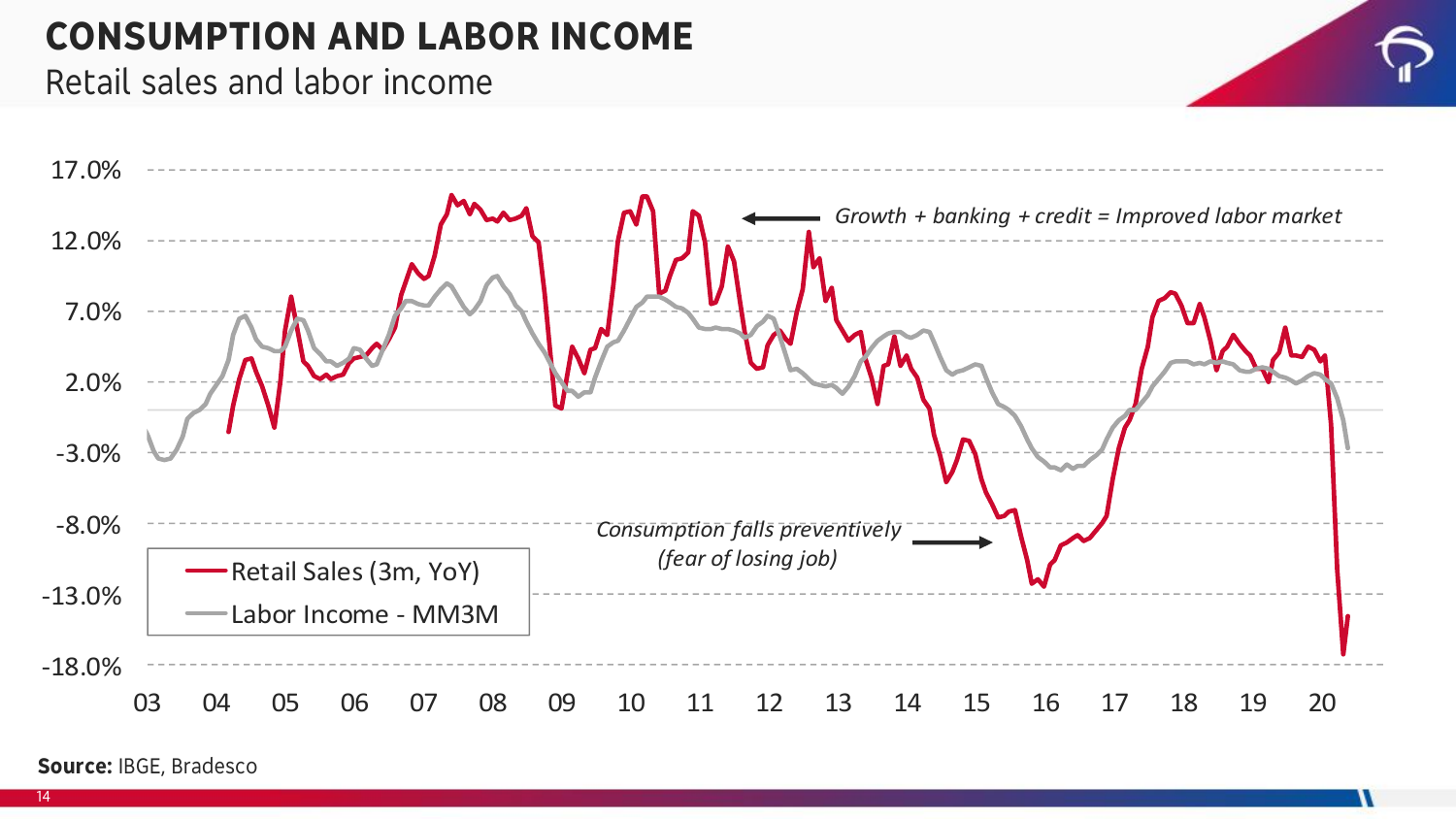#### $\mathcal{L}$ gados monetários: saldo de M2 como proporção do PIB acumulado do PIB acumulado do PIB acumulado do PIB acumulado do PIB acumulado do PIB acumulado do PIB acumulado do PIB acumulado do PIB acumulado do PIB acumulad **"SAVINGS" PROXY**

#### Monetary aggregate – M2



**Source:** BCB, Bradesco. M2 = paper money + cash deposit + savings accounts + term deposits (CDB/LF)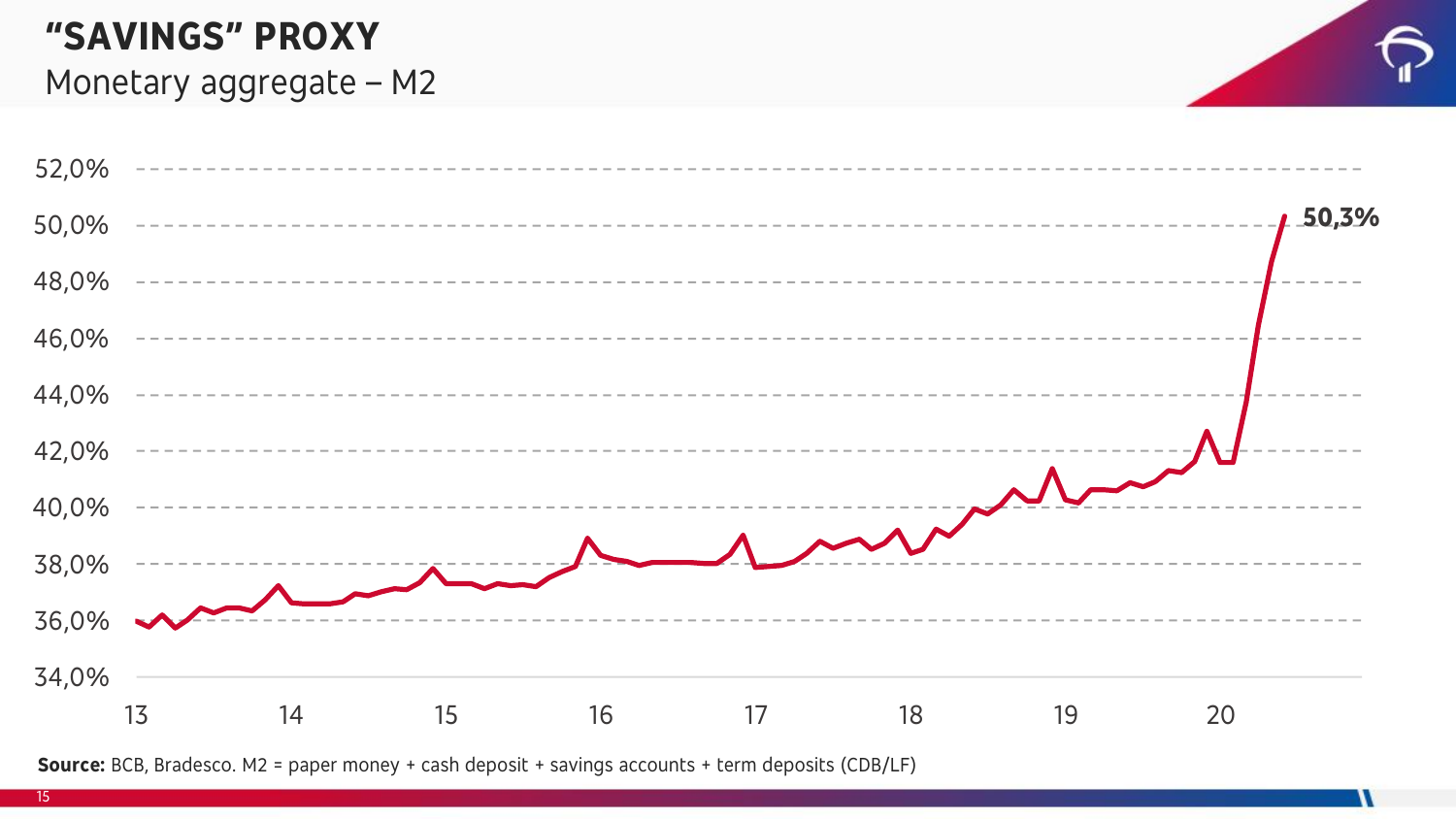#### **EMPLOYMENT AND LABOR FORCE**

#### Seasonally adjusted, in millions



**Source:** IBGE, Bradesco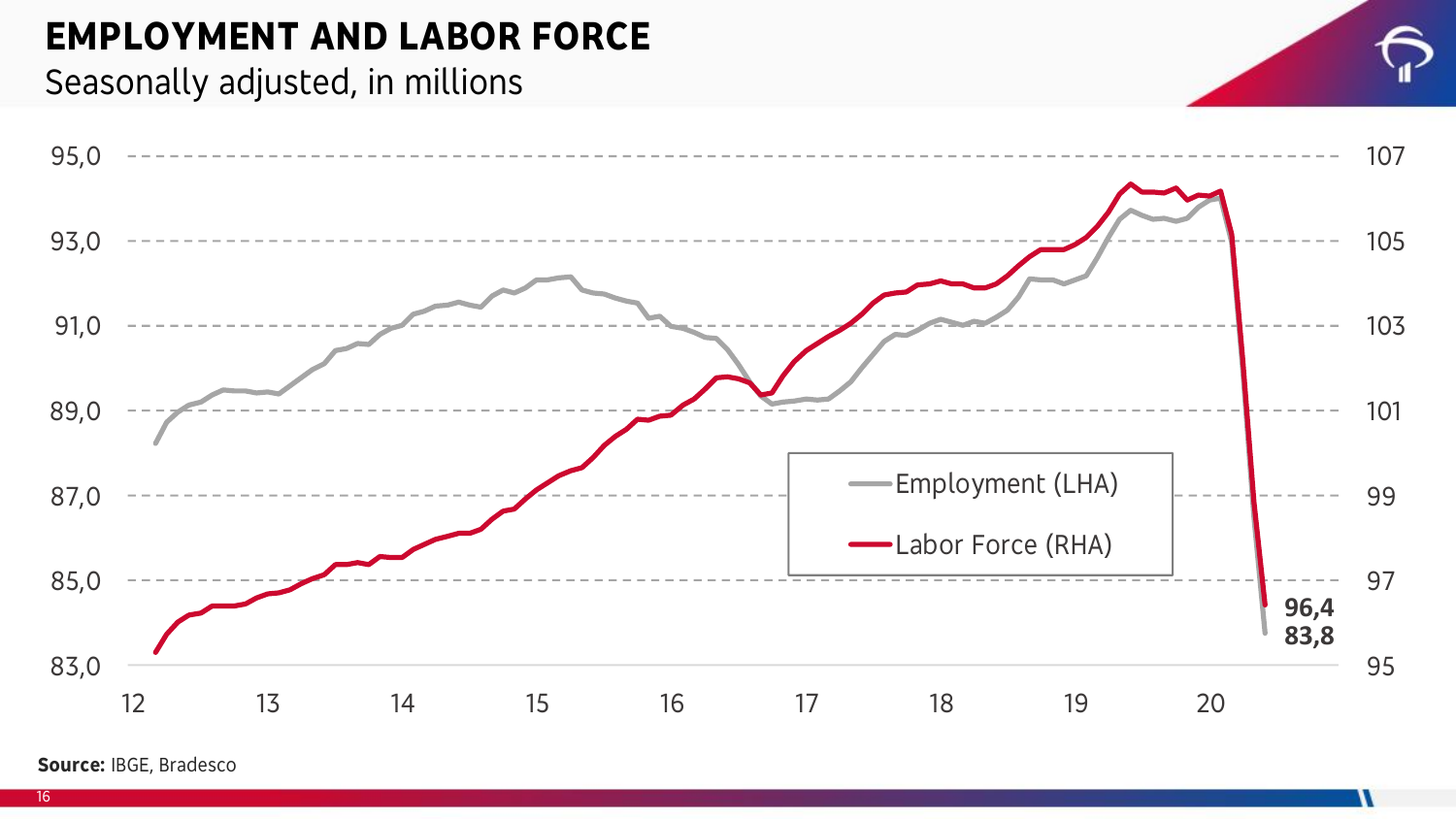#### **UNEMPLOYMENT RATE**

#### Actual and counterfactual – participation rate Feb/20



**Source:** IBGE, Bradesco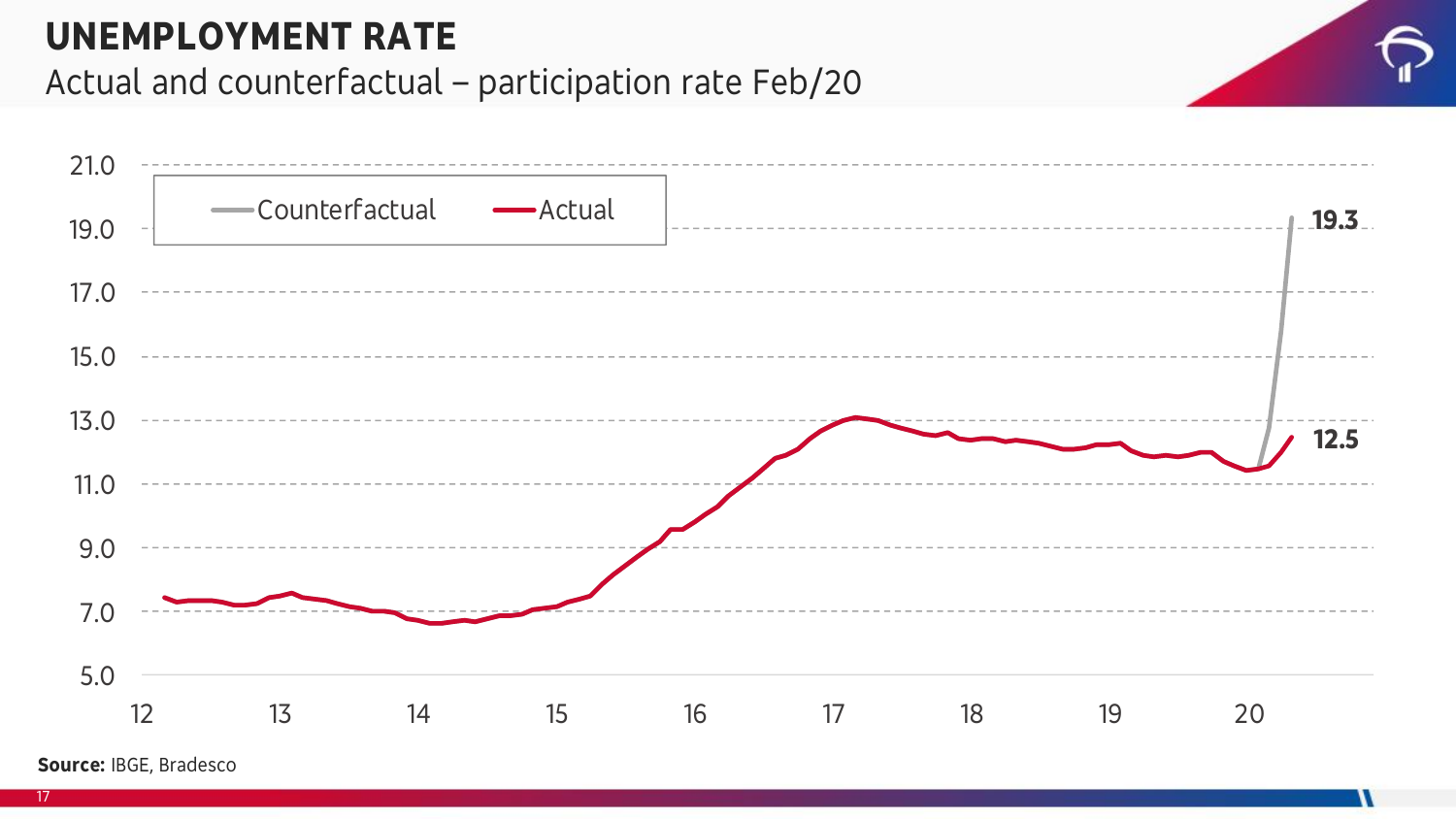#### **FORMAL JOPB CREATION**

#### Caged, seasonally adjusted





**Source:** CAGED, Bradesco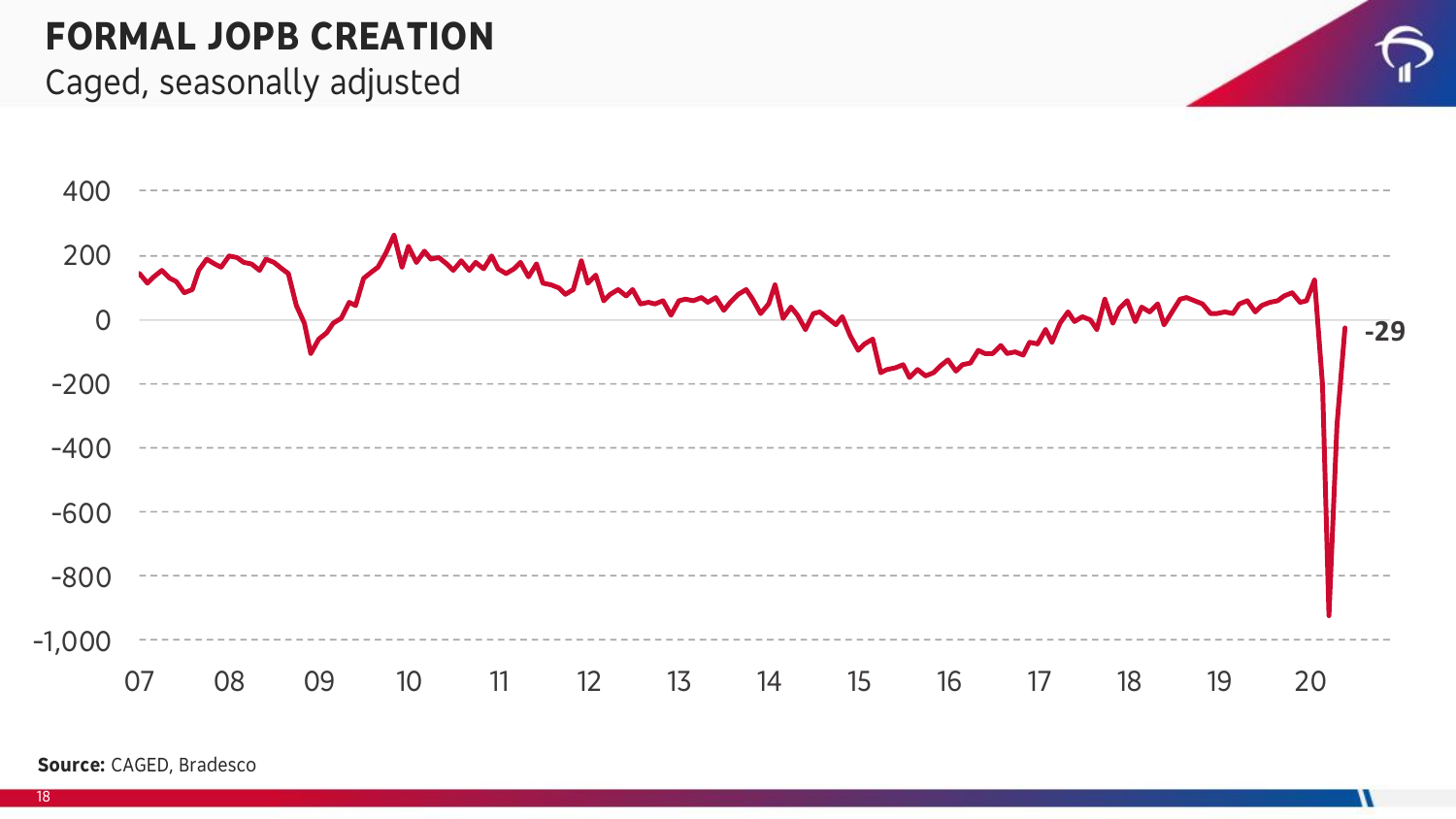**GDP** % QoQ





**Source:** IBGE, Bradesco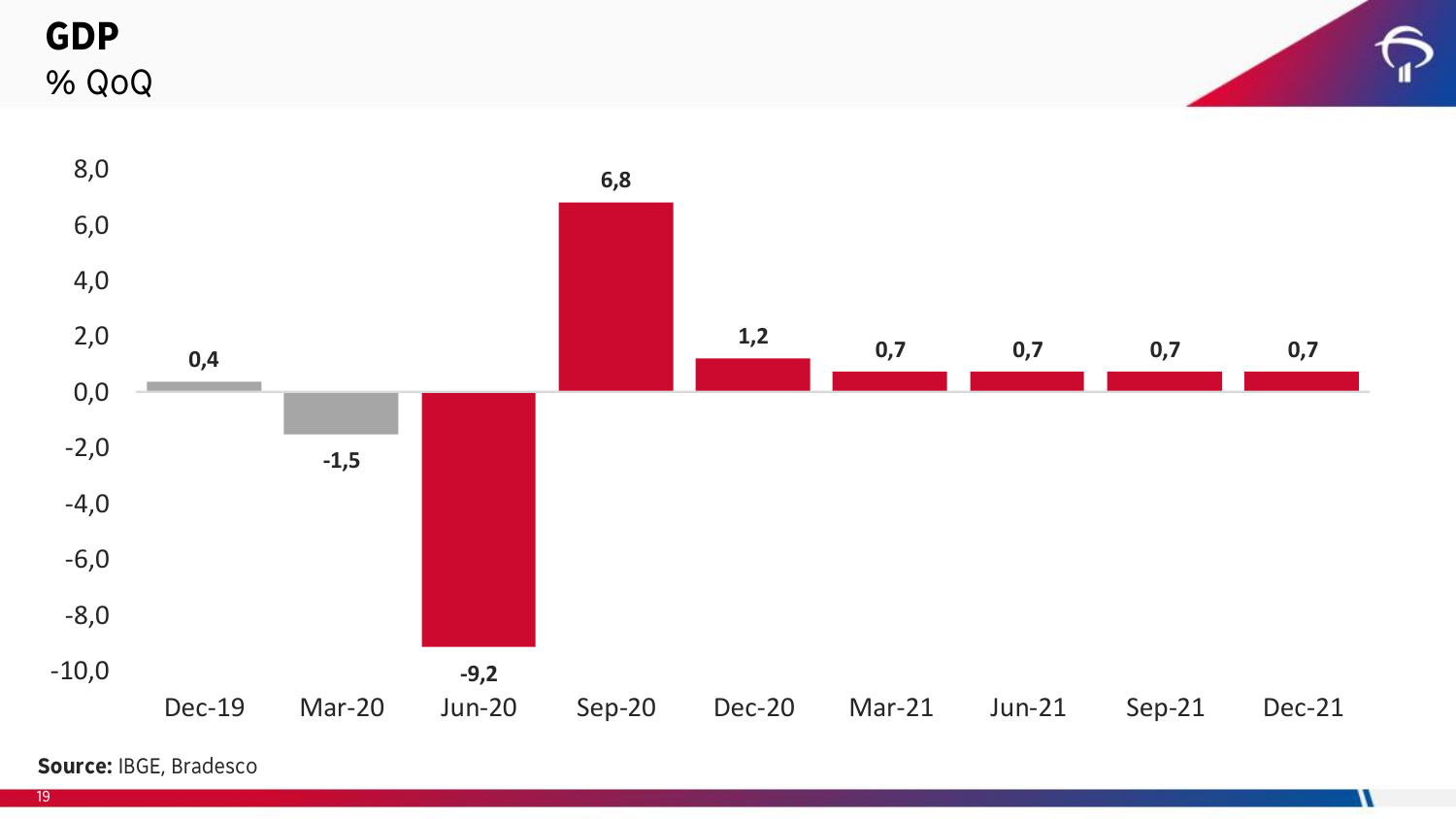

## **Challenges ahead**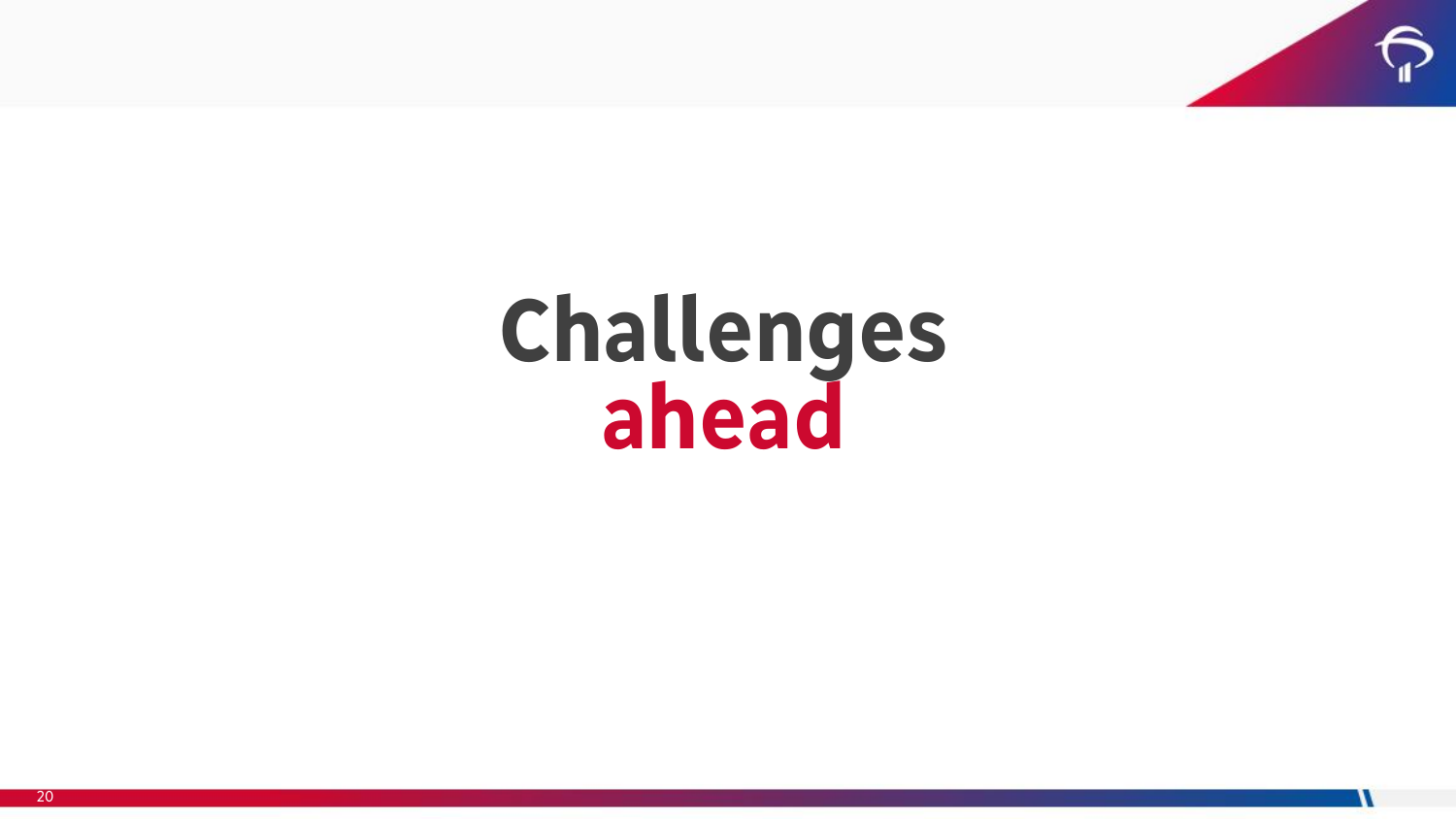#### **GROWTH OF GROSS PUBLIC DEBT**

Increase between 2019-2020 (p.p. of GDP)

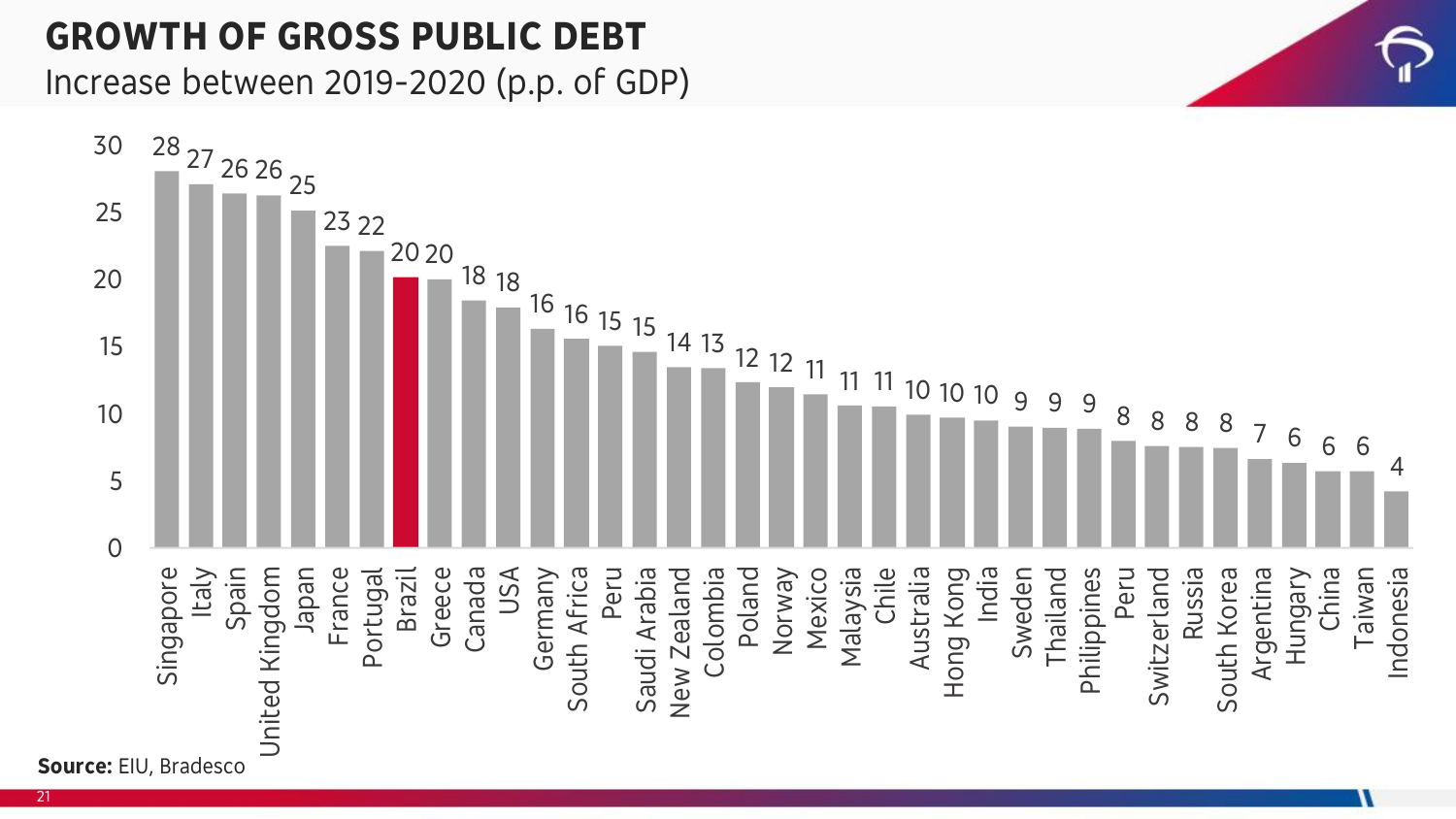#### **GROSS PUBLIC DEBT**

% of GDP

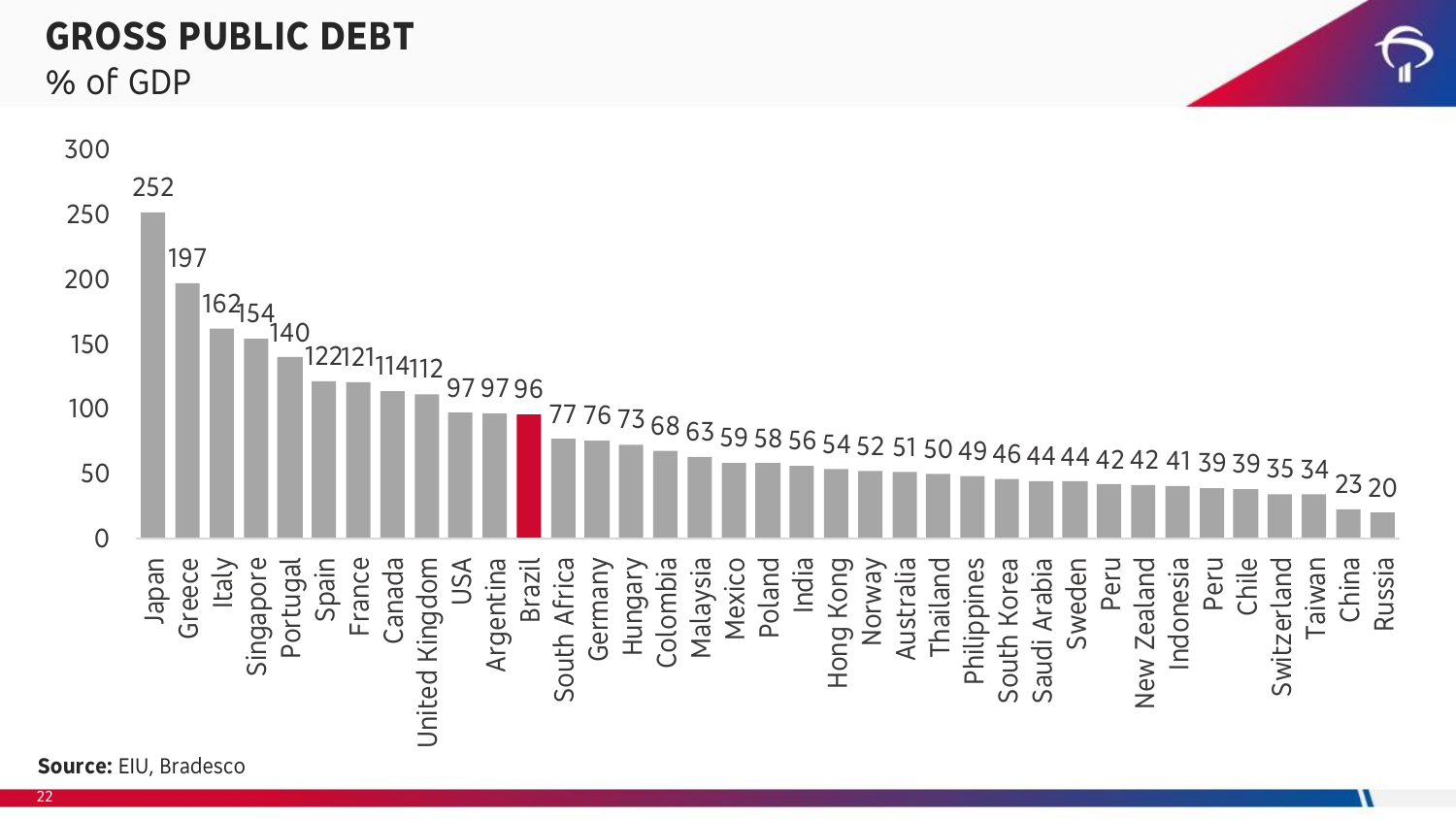### **INCREASE OF TAX BURDEN**

#### Estimates for the primary budget balance, R\$ billion



**Assumptions:** extension of FUNDEB (fund for basic education) and there are no expenditure reforms.

Taxation of dividends (20%), extinction of health and education deductions within income taxes, taxation of LCA/LCI (15%) and creation of tax on financial transactions ("CPMF").

**Source:** Bradesco, Tesouro Nacional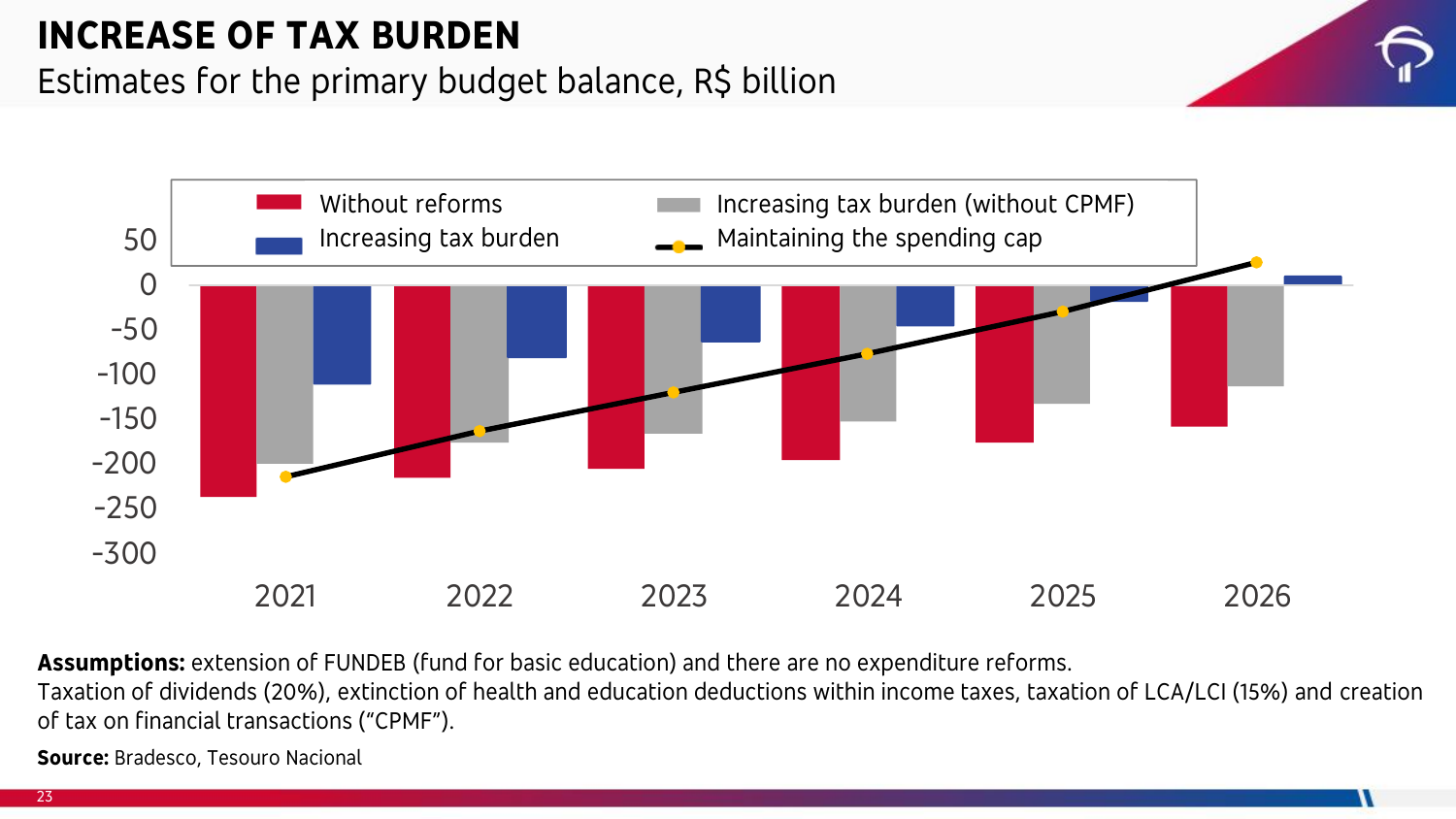#### **INCREASE OF PUBLIC DEBT** Gross Public Debt/GDP simulations





**Source:** Bradesco, BCB **Flexible spending cap:** Renda Brasil expenses and investments are excluded from the rule and grow by IPCA + 1%. **Increase tax burden:** taxing dividends, LCA/LCI, end of IRPF health and education deductions and CPMF creation.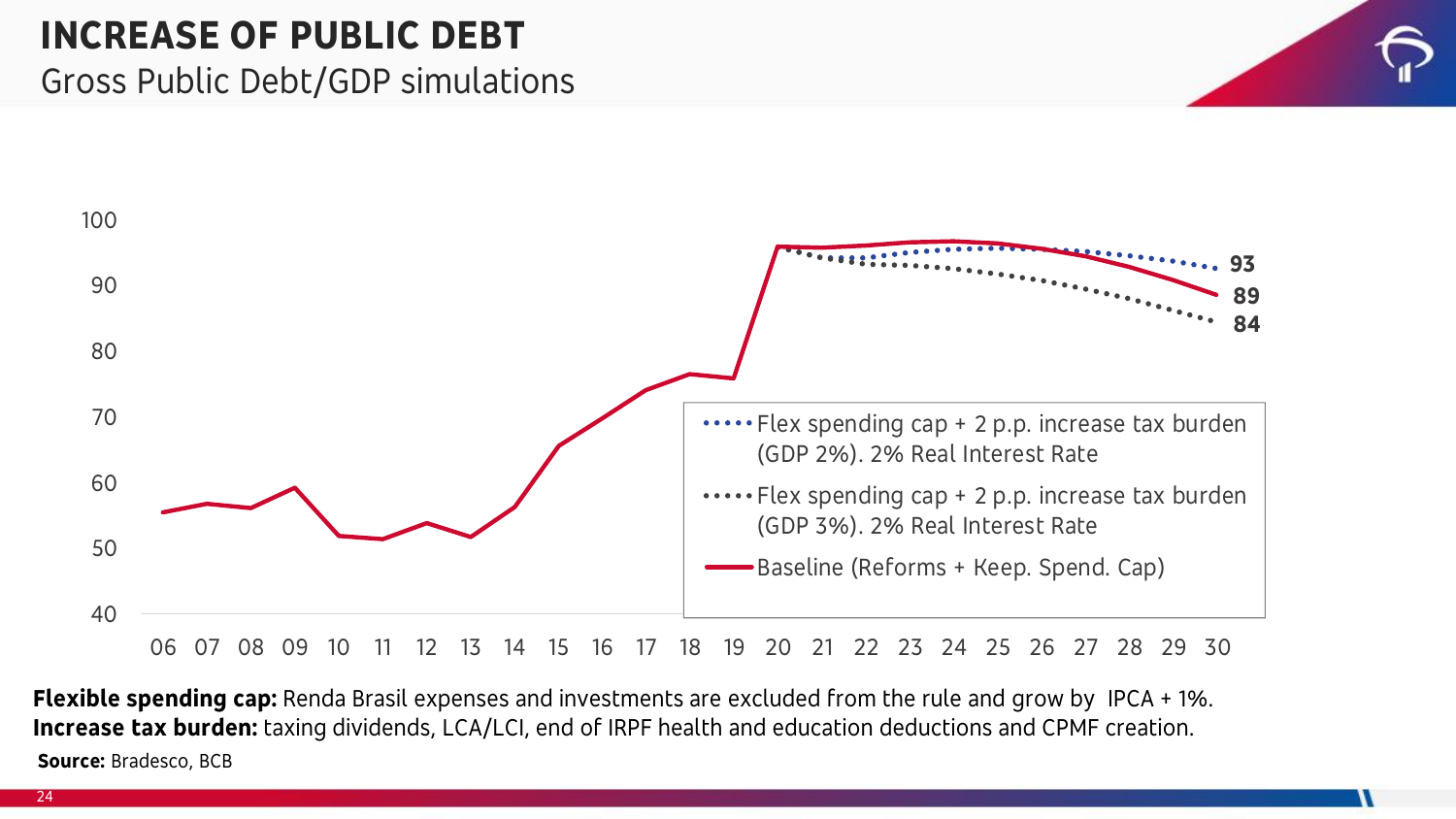#### **EXCHANGE RATE: BRL vs EMERGING MARKETS**

Accumulated change in the BRL against the median and emerging percentiles



**Source:** Bloomberg, Bradesco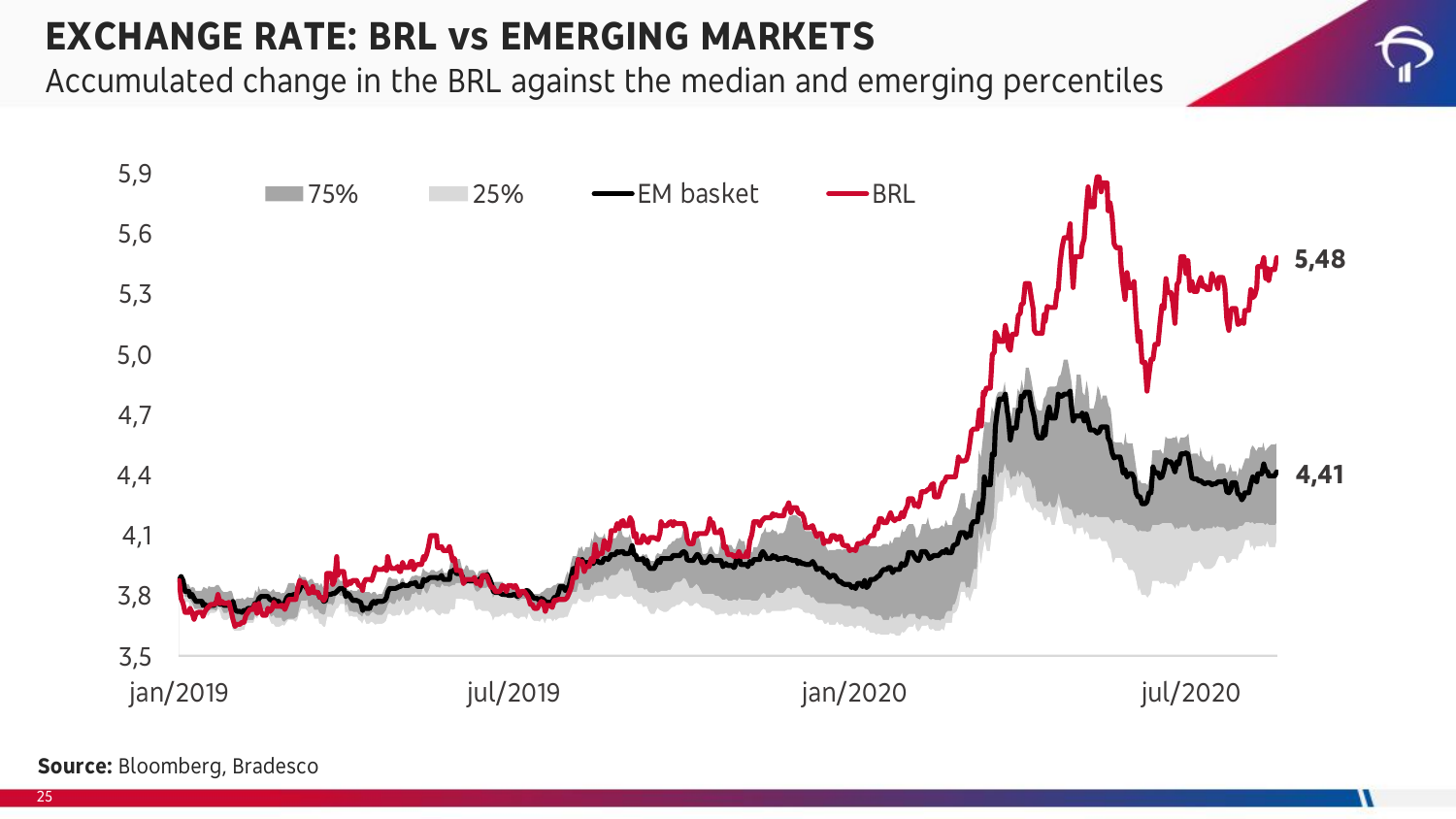#### **5-YEAR CDS** Brazil x EMs (\*)



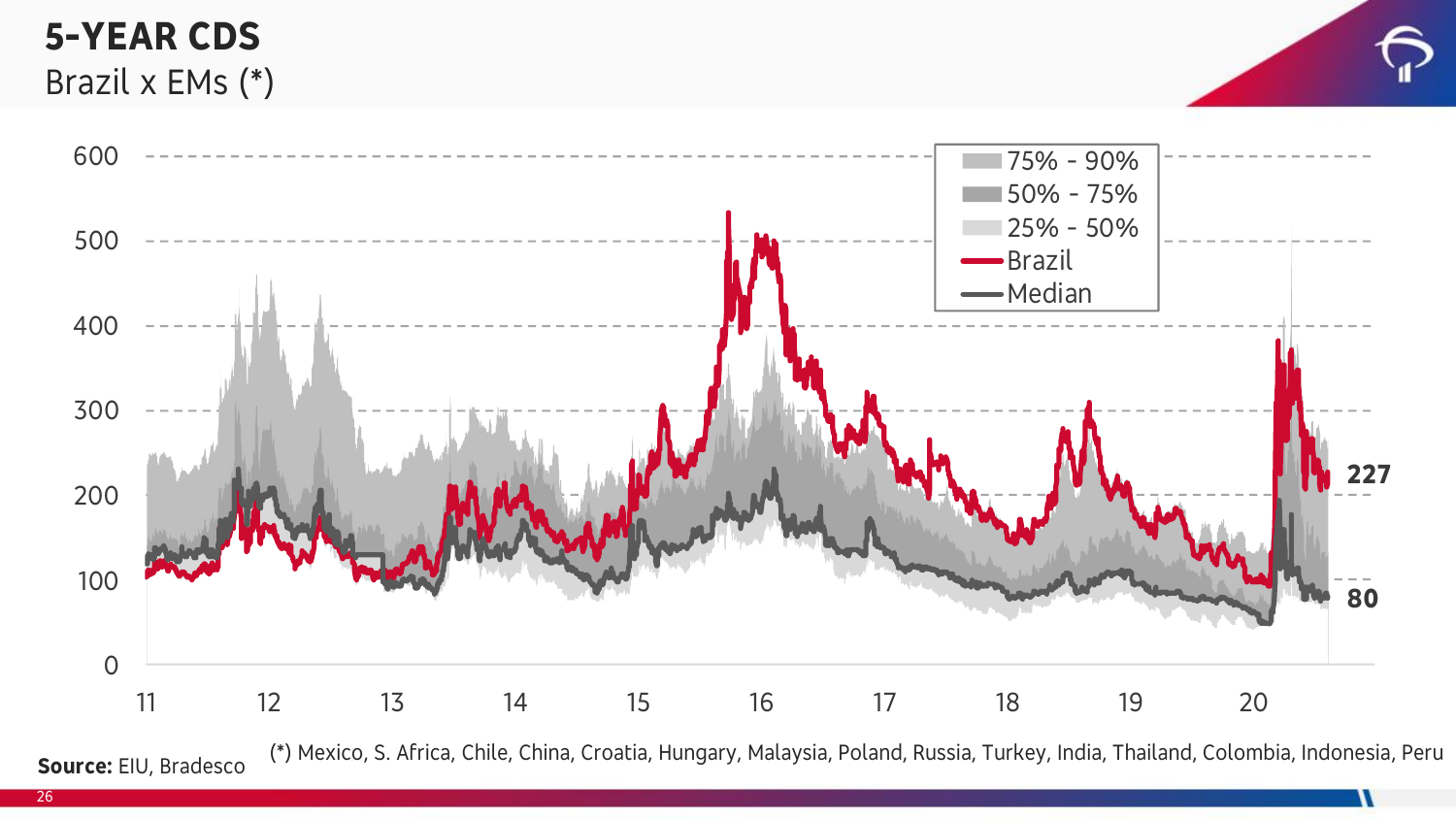#### **FORWARD INTEREST RATES**

% per year



**Source:** Anbima, Bloomberg, Bradesco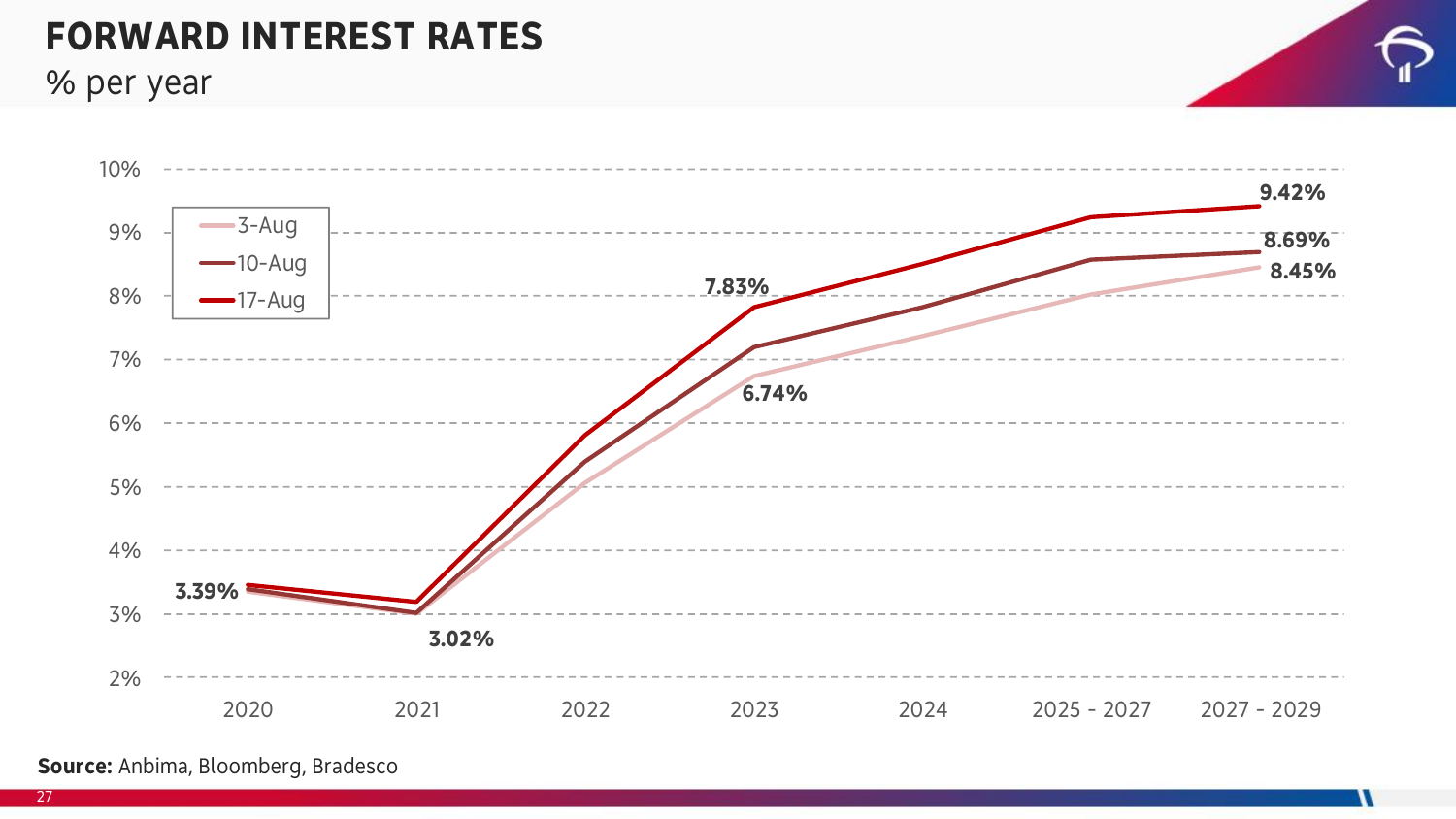#### **10-YEAR INTEREST RATES**

In the past two weeks, %





**Source:** Bloomberg, Bradesco